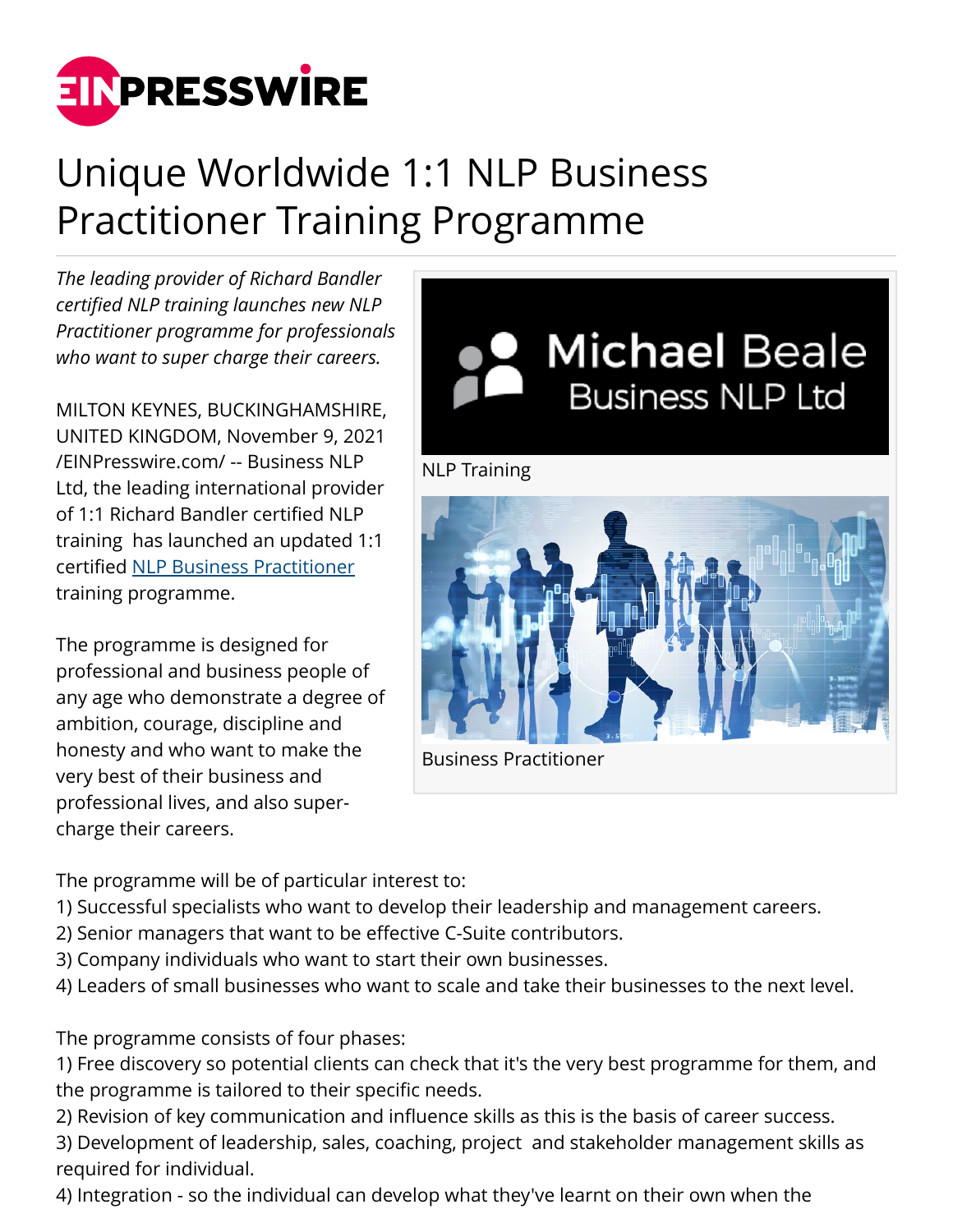CC.

I highly recommend Michael Beale of Business NLP Ltd. He is continually updating his skills with the most up to date models that I have developed."

> *Richard Bandler, NLP Co-Creator*

programme is finished. Many clients select a programme of executive coaching to maintain their development when the programme is finished.

The free discovery is available to anyone who is genuinely interested in programme, has an allocated budget and is clear what they want to achieve and how it might benefit them. The discovery phase includes:

1) a Marshall Goldsmith leadership assessment.

2) ICQ personality profile.

3) Gathering feed-forward from stakeholders.

4) Clarification of the client wants to achieve and a simple plan to achieve or overachieve it.

It's based on one 1-hour Zoom or Skype session a week over 6 months for existing NLP practitioners or over 9 months for those new to NLP. Within reason, additional sessions can be booked at no charge to address real life opportunities and challenges throughout the programme.

The 1:1 format works particularly well for ambitious individuals as:

1) The programme is tailored for their specific requirements.

2) They learn business and life applications, which they can test in their individual work situations.

3) The programme lasts long enough for successful techniques and behaviours to be embedded as success habits, which will be accessible for the participant's ongoing career.

4) When approaches don't appear to work, participants can book additional no charge sessions so they can be developed and refined until they do work - this often provides the most powerful learning from the programme.

The programme is led by Michael Beale. Michael is a certified Richard Bandler NLP trainer and coach trainer and a Marshall Goldsmith Leadership and Team coach. He has been running Business NLP Ltd for 15+ years. Previously he has 30 years' experience in buying, marketing, business development, and business strategy with major UK companies.

You can book a free 30 minute session to find out more here: [https://nlp-training.org/contact](https://nlp-training.org/contact-and-book-now/)[and-book-now/](https://nlp-training.org/contact-and-book-now/)

Read more about Business NLP Ltd at [NLP Training Online](https://nlp-training.org/) and our [NLP Training Index](https://nlp-training.org/nlp-training-index/)

Michael Beale Business NLP Ltd +44 7944 388621 [email us here](http://www.einpresswire.com/contact_author/3192564)